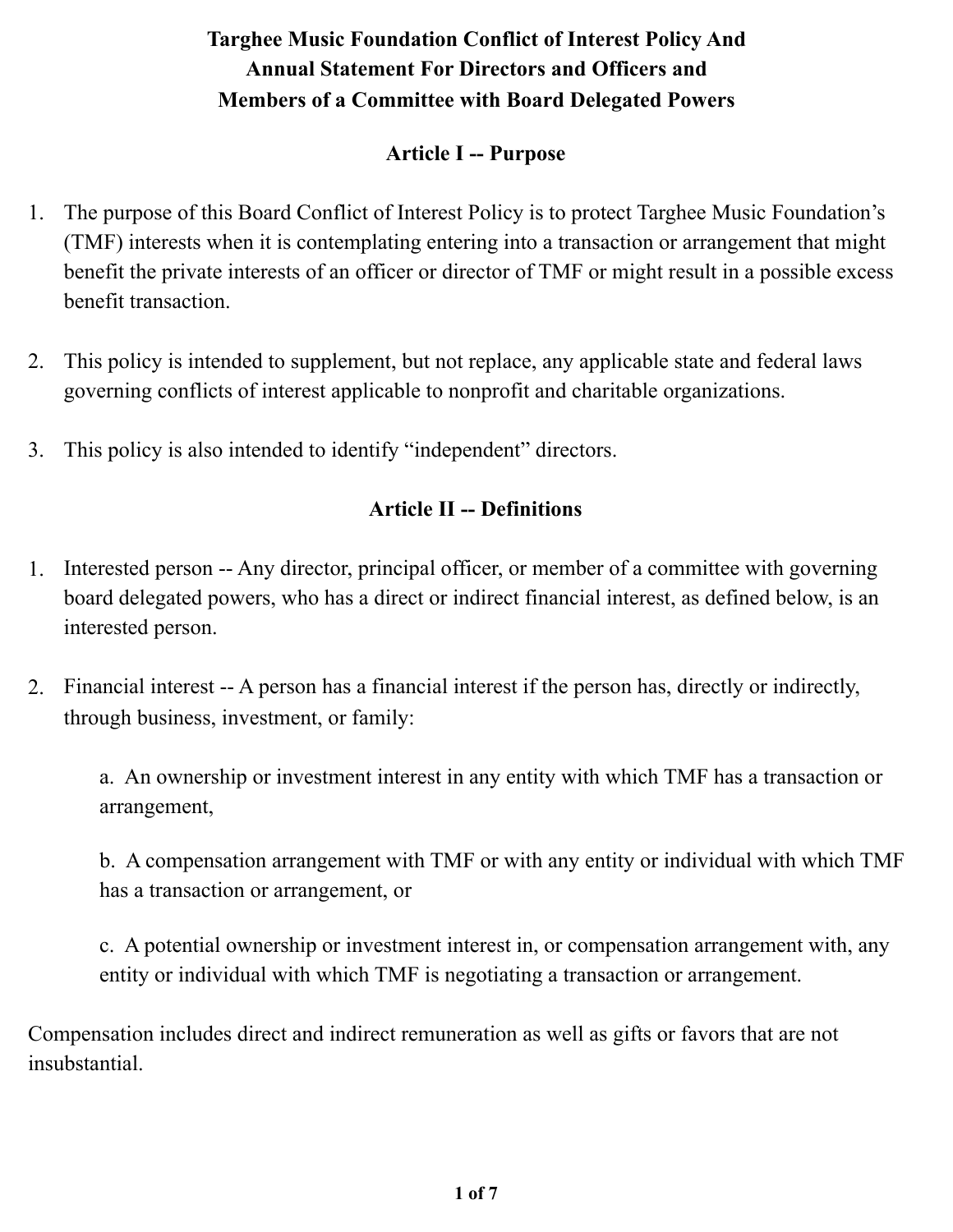*A financial interest is not necessarily a conflict of interest. A person who has a financial interest may have a conflict of interest only if the Board or Executive Committee decides that a conflict of interest exists, in accordance with this policy.*

3. Independent Director -- A director shall be considered "independent" for the purposes of this policy if he or she is "independent" as defined in the instructions for the IRS 990 form or, until such definition is available, the director —

a. is not, and has not been for a period of at least three years, an employee of TMF or any entity in which TMF has a financial interest;

b. does not directly or indirectly have a significant business relationship with TMF, which might affect independence in decision-making;

c. is not employed as an executive of another corporation where any of TMF's executive officers or employees serve on that corporation's compensation committee; and

d. does not have an immediate family member who is an executive officer or employee of TMF or who holds a position that has a significant financial relationship with TMF.

#### **Article III -- Procedures**

- 1. Duty to Disclose -- In connection with any actual or possible conflict of interest, an interested person must disclose the existence of the financial interest and be given the opportunity to disclose all material facts to the Board or Executive Committee.
- 2. Recusal of Self Any director may recuse himself or herself at any time from involvement in any decision or discussion in which the director believes he or she has or may have a conflict of interest, without going through the process for determining whether a conflict of interest exists.
- *3. Determining Whether a Conflict of Interest Exists -- After disclosure of the financial interest and all material facts, and after any discussion with the interested person, he/she shall leave the Board or Executive Committee meeting while the determination of a conflict of interest is discussed and voted upon. The remaining Board or Executive Committee members shall decide if a conflict of interest exists.*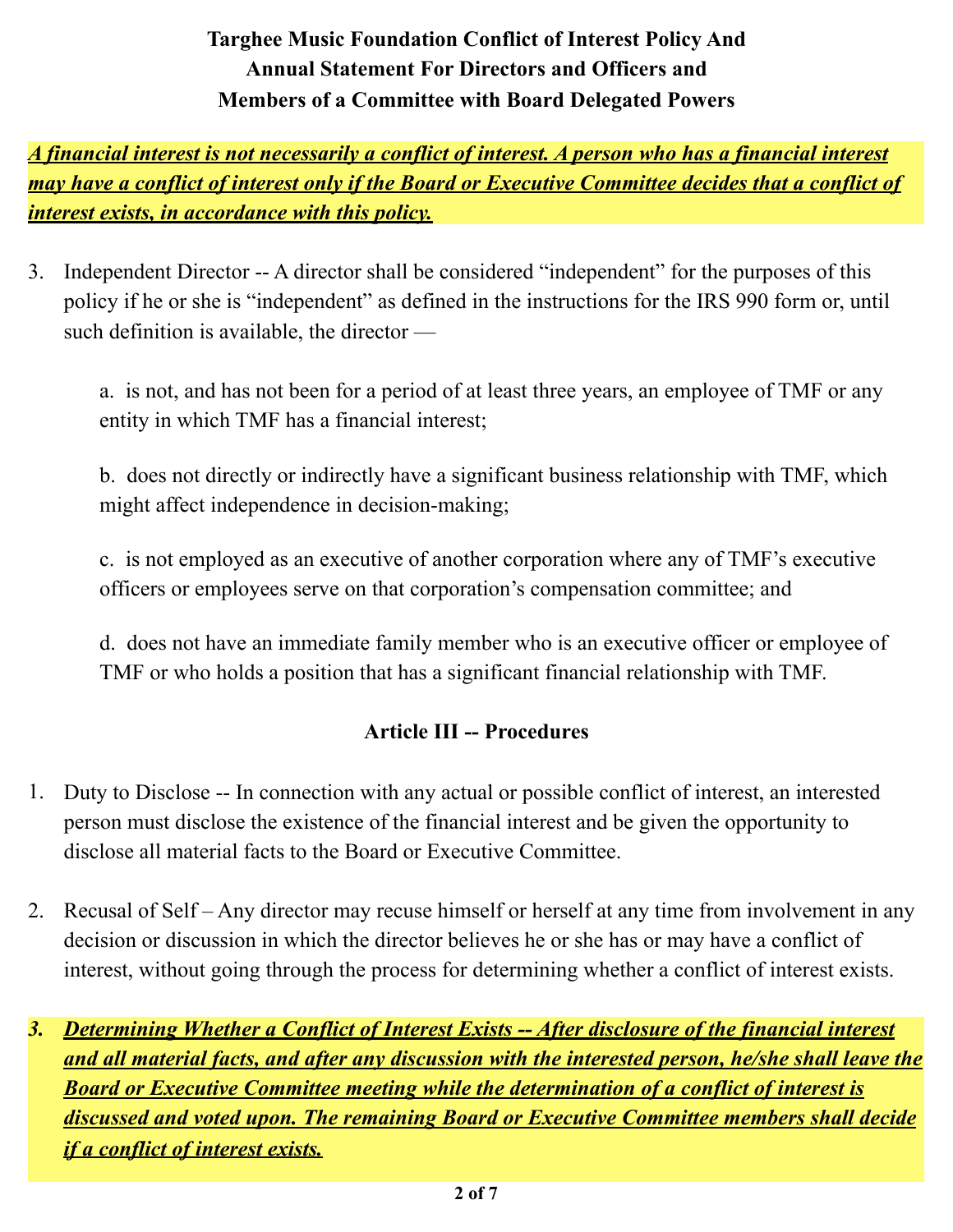4. Procedures for Addressing the Conflict of Interest

a. An interested person may make a presentation at the Board or Executive Committee meeting, but after the presentation, he/she shall leave the meeting during the discussion of, and the vote on, the transaction or arrangement involving the possible conflict of interest.

b. The Chairperson of the Board or Executive Committee shall, if appropriate, appoint a disinterested person or committee to investigate alternatives to the proposed transaction or arrangement.

c. After exercising due diligence, the Board or Executive Committee shall determine whether TMF can obtain with reasonable efforts a more advantageous transaction or arrangement from a person or entity that would not give rise to a conflict of interest.

d. If a more advantageous transaction or arrangement is not reasonably possible under circumstances not producing a conflict of interest, the Board or Executive Committee shall determine by a majority vote of the disinterested directors whether the transaction or arrangement is in TMF's best interest, for its own benefit, and whether it is fair and reasonable. In conformity with the above determination, it shall make its decision as to whether to enter into the transaction or arrangement.

5. Violations of the Conflicts of Interest Policy

a. If the Board or Executive Committee has reasonable cause to believe a member has failed to disclose actual or possible conflicts of interest, it shall inform the member of the basis for such belief and afford the member an opportunity to explain the alleged failure to disclose.

b. If, after hearing the member's response and after making further investigation as warranted by the circumstances, the Board or Executive Committee determines the member has failed to disclose an actual or possible conflict of interest, it shall take appropriate disciplinary and corrective action.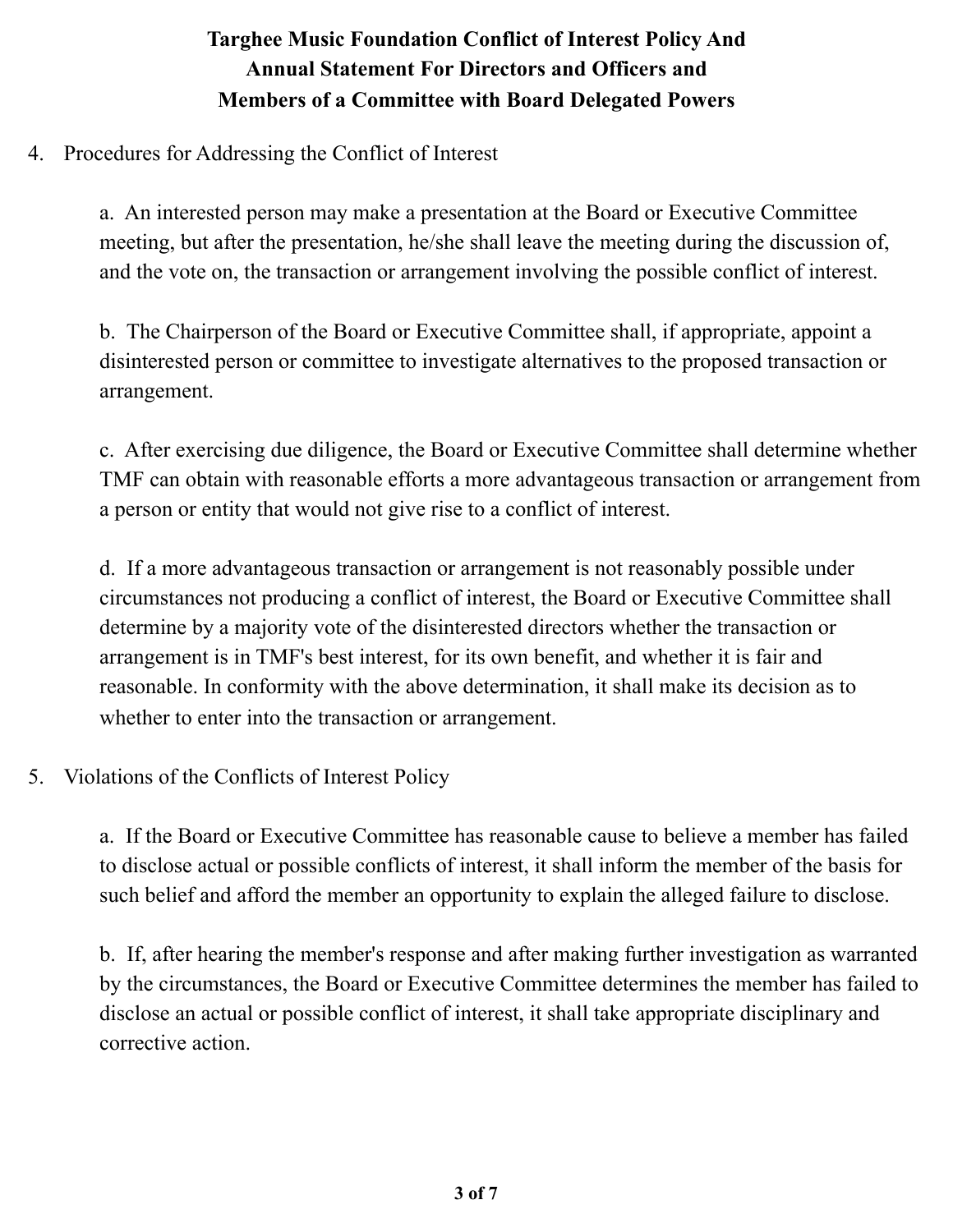#### **Article IV – Records of Proceedings**

The minutes of the Board and all committees with board delegated powers shall contain:

a. The names of the persons who disclosed or otherwise were found to have a financial interest in connection with an actual or possible conflict of interest, the nature of the financial interest, any action taken to determine whether a conflict of interest was present, and the Board's or Executive Committee's decision as to whether a conflict of interest in fact existed.

b. The names of the persons who were present for discussions and votes relating to the transaction or arrangement, the content of the discussion, including any alternatives to the proposed transaction or arrangement, and a record of any votes taken in connection with the proceedings.

### **Article V – Compensation**

a. A voting member of the Board who receives compensation, directly or indirectly, from TMF for services is precluded from voting on matters pertaining to that member's compensation.

b. A voting member of any committee whose jurisdiction includes compensation matters and who receives compensation, directly or indirectly, from TMF for services is precluded from voting on matters pertaining to that member's compensation.

c. No voting member of the Board or any committee whose jurisdiction includes compensation matters and who receives compensation, directly or indirectly, from TMF, either individually or collectively, is prohibited from providing information to any committee regarding compensation.

### **Article VI – Annual Statements**

- 1. Each director, principal officer and member of a committee with Board delegated powers shall annually sign a statement which affirms such person:
	- a. Has received a copy of the conflict of interest policy,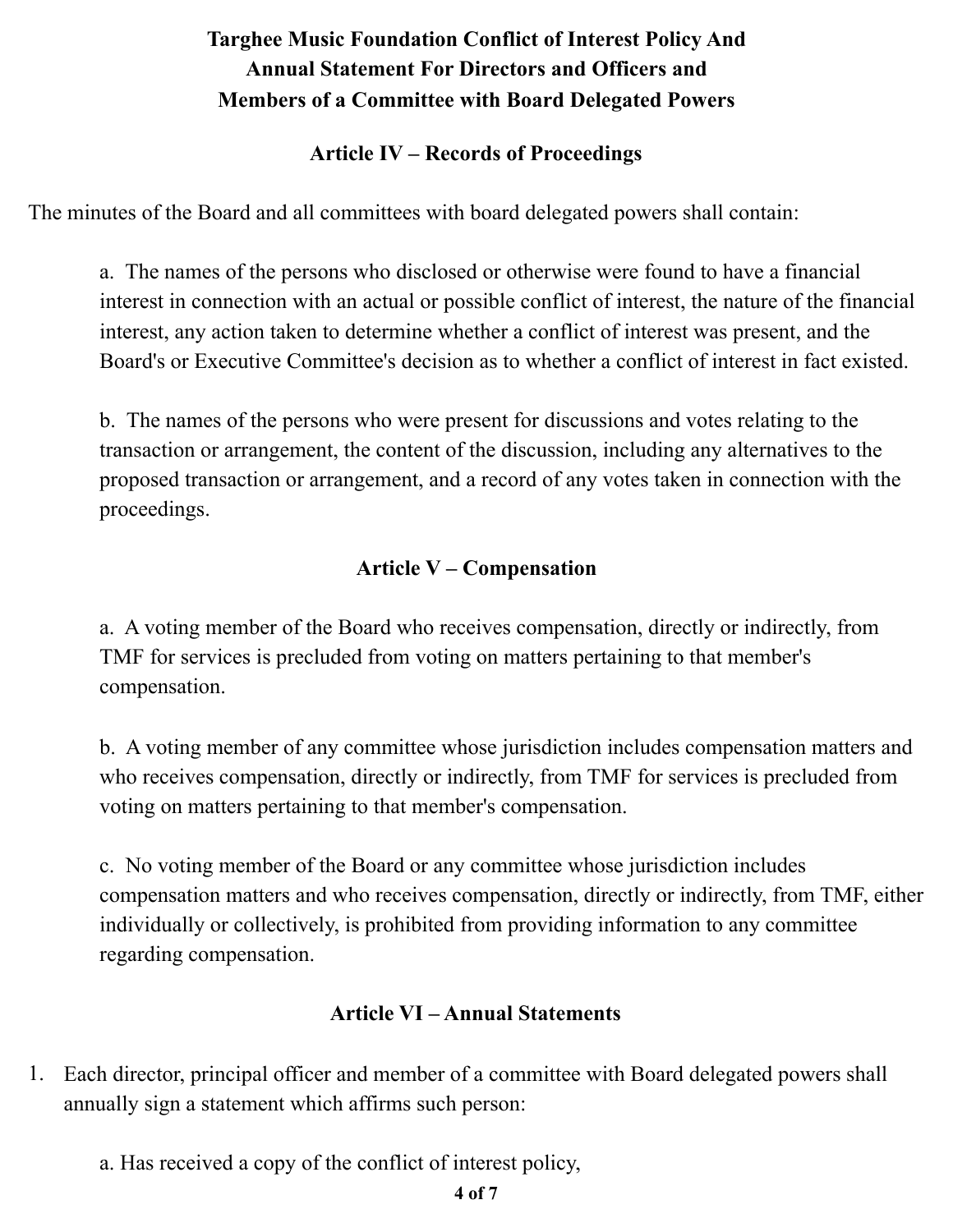b. Has read and understands the policy,

c. Has agreed to comply with the policy, and

d. Understands TMF is charitable and in order to maintain its federal tax exemption it must engage primarily in activities which accomplish one or more of its tax-exempt purposes.

2. Each voting member of the Board shall annually sign a statement which declares whether such person is an independent director.

3. If at any time during the year, the information in the annual statement changes materially, the director shall disclose such changes and revise the annual disclosure form.

4. The Executive Committee shall regularly and consistently monitor and enforce compliance with this policy by reviewing annual statements and taking such other actions as are necessary for effective oversight.

### **Article VII – Periodic Reviews**

To ensure TMF operates in a manner consistent with charitable purposes and does not engage in activities that could jeopardize its tax-exempt status, periodic reviews shall be conducted. The periodic reviews shall, at a minimum, include the following subjects:

a. Whether compensation arrangements and benefits are reasonable, based on competent survey information (if reasonably available), and the result of arm's length bargaining.

b. Whether partnerships, joint ventures, and arrangements with management organizations, if any, conform to TMF's written policies, are properly recorded, reflect reasonable investment or payments for goods and services, further charitable purposes and do not result in inurement or impermissible private benefit or in an excess benefit transaction.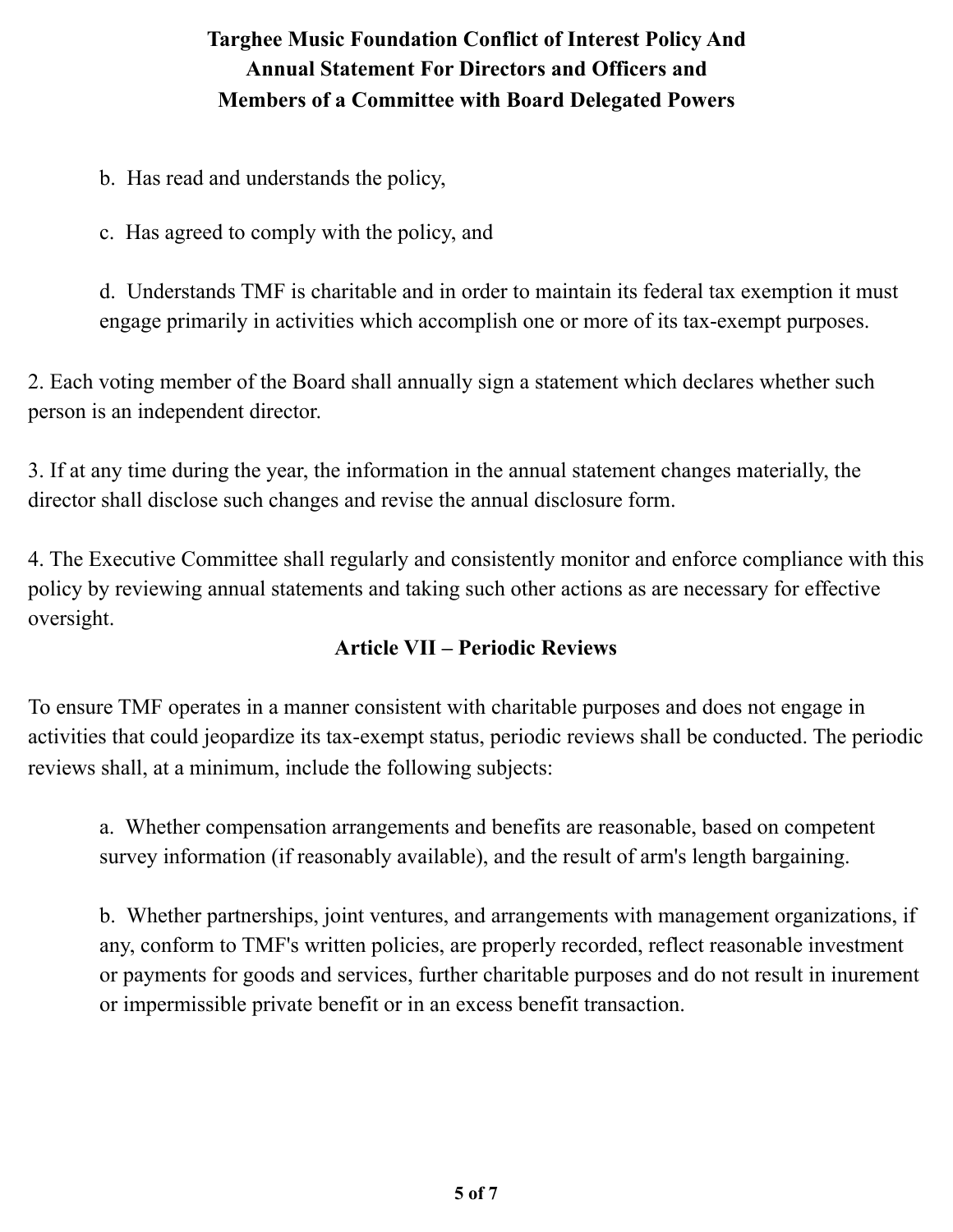#### **Article VIII – Use of Outside Experts**

When conducting the periodic reviews as provided for in Article VII, TMF may, but need not, use outside advisors. If outside experts are used, their use shall not relieve the Board of its responsibility for ensuring periodic reviews are conducted.

#### **THE END**

Revision History by the TMF Board *Initial Conflict of Interest policy adopted Restated*